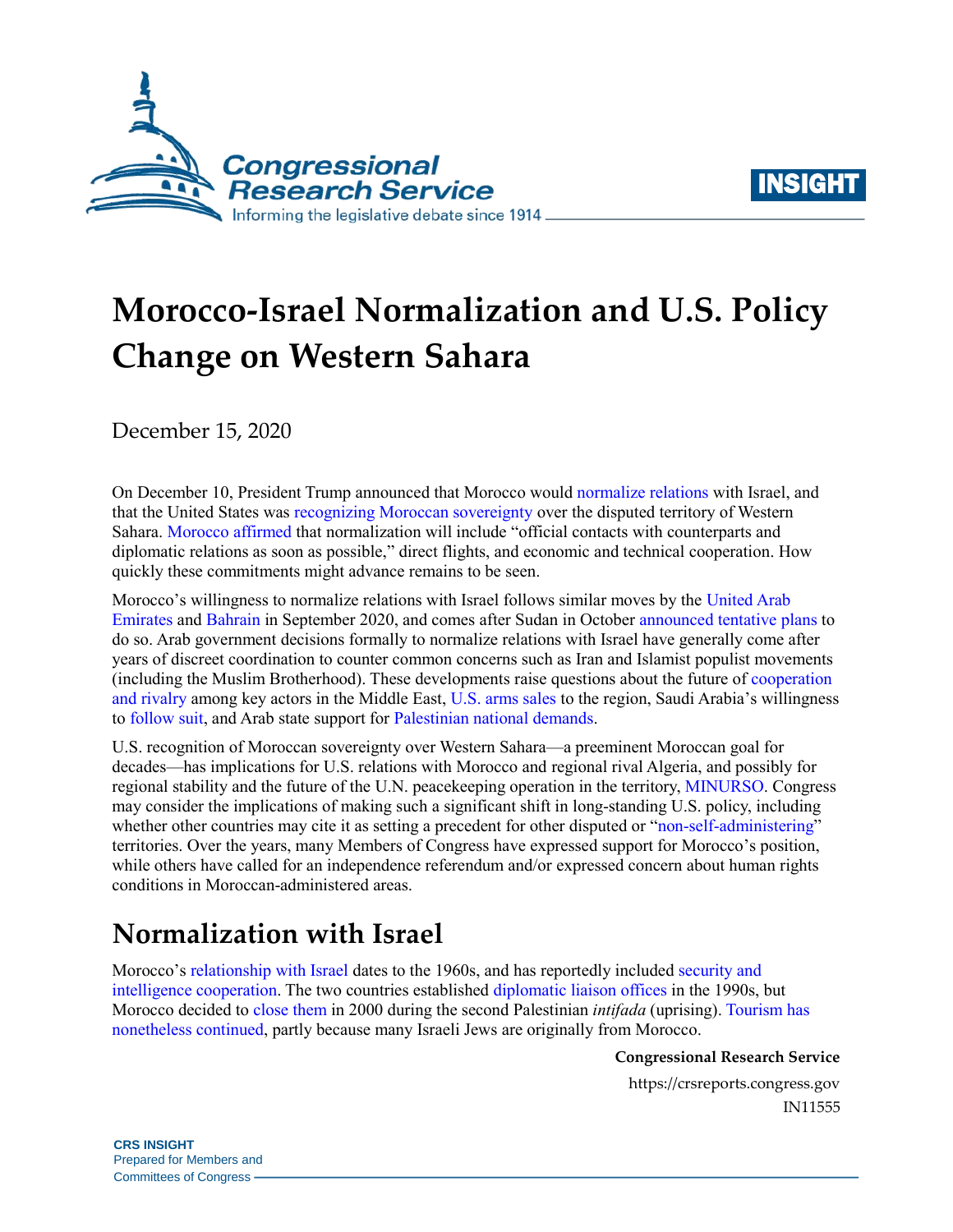Negotiations linking normalization and U.S. Western Sahara policy [reportedly](https://www.nytimes.com/2020/12/10/world/middleeast/israel-morocco-trump.html) began in 2017. As recently as August 2020, Moroccan Prime Minister Saad Eddine el Othmani declared that normalization was a ["red line.](https://www.middleeasteye.net/news/uae-israel-deal-morocco-rejects-normalisation-first-reaction)" El Othmani heads a moderate Islamist party with a plurality of seats in parliament, while King Mohammed VI is the [arbiter of national decision-making.](https://crsreports.congress.gov/product/pdf/R/R45387#_Toc43997499) Morocco has historically sought to support the Israeli-Palestinian peace process in concert with other Arab states, and King Mohammed VI called Palestine Liberation Organization (PLO) Chairman Mahmoud Abbas on December 1[0 to express his](https://www.diplomatie.ma/en/phone-call-between-his-majesty-king-mohammed-vi-and-his-excellency-mahmoud-abbas-abu-mazen-president-palestinian-national-authority)  [continued](https://www.diplomatie.ma/en/phone-call-between-his-majesty-king-mohammed-vi-and-his-excellency-mahmoud-abbas-abu-mazen-president-palestinian-national-authority) support for a two-state solution. As some [analysts have noted,](https://www.youtube.com/watch?v=At776t0Fdss) achieving its goals on Western Sahara may help mute internal opposition to Morocco's decision on normalization; in addition, Morocco may have assessed that domestic reactions would be relatively mild in light of Arab responses to earlier normalization deals with Israel.

### **Western Sahara Shift**

Morocco controls roughly 85% of Western Sahara, west of a berm constructed during the 1975-1991 war against the independence-seeking Polisario Front (**Figure 1**). The Polisario views areas east of the berm as its "liberated territories." The U.N. brokered a ceasefire in 1991 but did not achieve a peace settlement. MINURSO was established to oversee a referendum on final status, but is currently tasked with observing the ceasefire. For background, see CRS reports o[n Western Sahara](https://crsreports.congress.gov/product/pdf/RS/RS20962) and [Morocco.](https://crsreports.congress.gov/product/pdf/R/R45387)

The United States did not previously recognize Morocco's claim, despite warm relations. [Previous](https://obamawhitehouse.archives.gov/the-press-office/2013/11/22/joint-statement-united-states-america-and-kingdom-morocco)  [Administrations,](https://obamawhitehouse.archives.gov/the-press-office/2013/11/22/joint-statement-united-states-america-and-kingdom-morocco) and the Trump Administration prior to December 10, praised Morocco's ["autonomy"](http://www.moroccoembassy.org.au/?q=full-text-moroccan-initiative-autonomy-plan)  [proposal](http://www.moroccoembassy.org.au/?q=full-text-moroccan-initiative-autonomy-plan) while [calling](https://usun.usmission.gov/explanation-of-vote-on-the-mandate-renewal-of-the-un-mission-for-the-referendum-in-western-sahara-via-vtc/) on Morocco and the Polisario to negotiate a "mutually acceptable political solution"—a goal the U.N. Security Council has endorsed since 2004 (most recently on [October 30\)](https://undocs.org/en/S/RES/2548(2020)). The United States also has not recognized the Polisario's self-declared Saharawi Arab Democratic Republic (SADR). The Polisari[o decried](https://soundcloud.com/jasonpatinkin/polisario-fronts-mouloud-said-on-trumps-stance-on-western-sahara-violates-international-law) the President's announcement.

How many other countries have recognized Moroccan sovereignty over the whole of the territory is disputed[. According to Morocco's Foreign Ministry,](https://www.facebook.com/MarocDiplomatie/photos/pcb.3565914636832545/3565914133499262/?type=3&theater) eighteen countries have opened consulates in Moroccan-administered areas, which may be viewed as recognition. [Jordan](https://www.reuters.com/article/us-morocco-jordan-western-sahara/jordan-to-open-consulate-in-western-sahara-amid-dispute-idUSKBN27Z30U) and [Bahrain](https://www.moroccoworldnews.com/2020/11/327193/bahrain-to-open-consulate-general-in-moroccos-laayoune/) recently pledged to do the same. (President Trump [committed](https://www.whitehouse.gov/presidential-actions/proclamation-recognizing-sovereignty-kingdom-morocco-western-sahara/) to open a U.S. consulate in Moroccan-administered [Dakhla.](https://www.google.com/maps/place/Dakhla+73000/@24.445951,-17.8395997,7.17z/data=!4m5!3m4!1s0xc2248393aa06243:0x2572dbf2ee5f0172!8m2!3d23.7221111!4d-15.9347384)) Dozens of countries maintain diplomatic relations with the SADR, which the African Union recognizes as a [member state.](https://au.int/memberstates)

Military tensions have recently [escalated](https://www.un.org/sg/en/content/sg/statement/2020-11-13/statement-attributable-the-spokesperson-for-the-secretary-general-western-sahara) in the territory. In November, Morocco's military cleared Polisario protesters from blocking a road through the demilitarized buffer zone, and the Polisario [declared](https://www.spsrasd.info/news/en/articles/2020/11/14/28491.html) it would no longer respect the ceasefire and launched attacks on Moroccan positions. Algeria, which hosts and backs the Polisario, [criticized](https://www.reuters.com/article/algeria-westernsahara-usa/algeria-rejects-trumps-stance-on-western-sahara-idUSKBN28M0MZ) President Trump's announcement as contrary to U.N. Security Council resolutions and likely to "undermine" de-escalation efforts.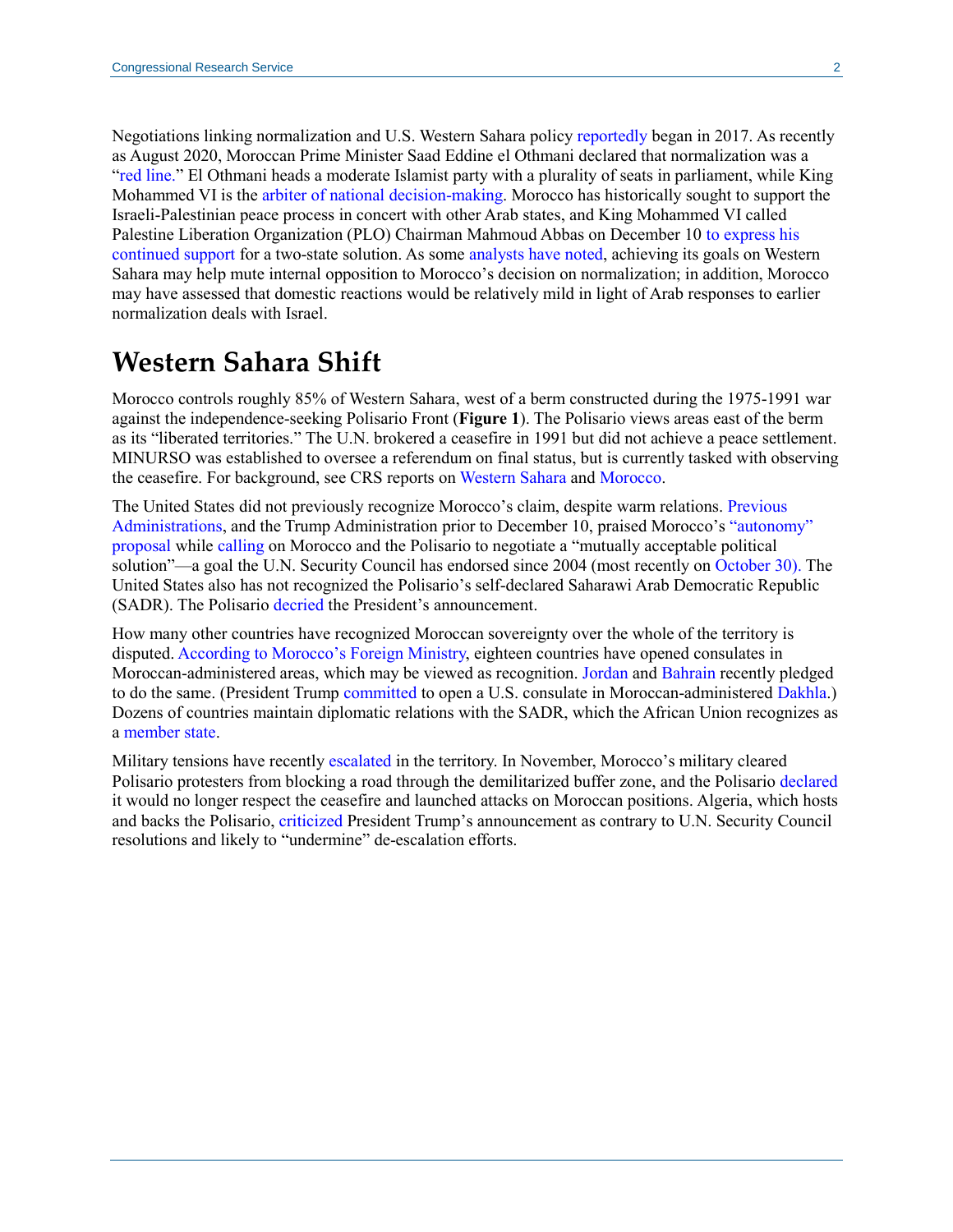

**Figure 1. U.N. Map of Western Sahara**

**Source:** CRS graphic, adopted from U.N. Secretary-General reports to the U.N. Security Council.

**Note:** After President Trump's announcement, the U.S. Embassy in Rabat unveiled a [new U.S. government map](https://ma.usembassy.gov/ambassador-david-fischer-spoke-to-reporters-about-the-historic-white-house-announcement/) that does not demarcate the territory from Morocco.

## **Potential Issues for Congress**

#### **Oversight of U.S. Arms Sales and Investment Financing**

News reports suggest that in tandem with the agreement on normalization and Western Sahara policy, the Administration plans [to sell](https://www.reuters.com/article/us-usa-morocco-drones-exclusive/exclusive-u-s-nears-sale-of-four-sophisticated-drones-to-morocco-sources-idUSKBN28K2R4) MQ-9B drone aircraft to Morocco, and has [pledged to facilitate](https://www.nytimes.com/2020/12/10/world/middleeast/israel-morocco-trump.html) some \$3 billion in investments in Morocco via the U.S. International Development Finance Corporation (DFC). Congres[s must be](https://crsreports.congress.gov/product/pdf/RL/RL31675) notified 30 days prior to such a military sale, and [at least 15 days](https://www.congress.gov/bill/115th-congress/house-bill/302/text?q=%7B%22search%22%3A%5B%22cite%3APL115-254%22%5D%7D&r=1&s=1) prior to a DFC financial commitment over \$10 million.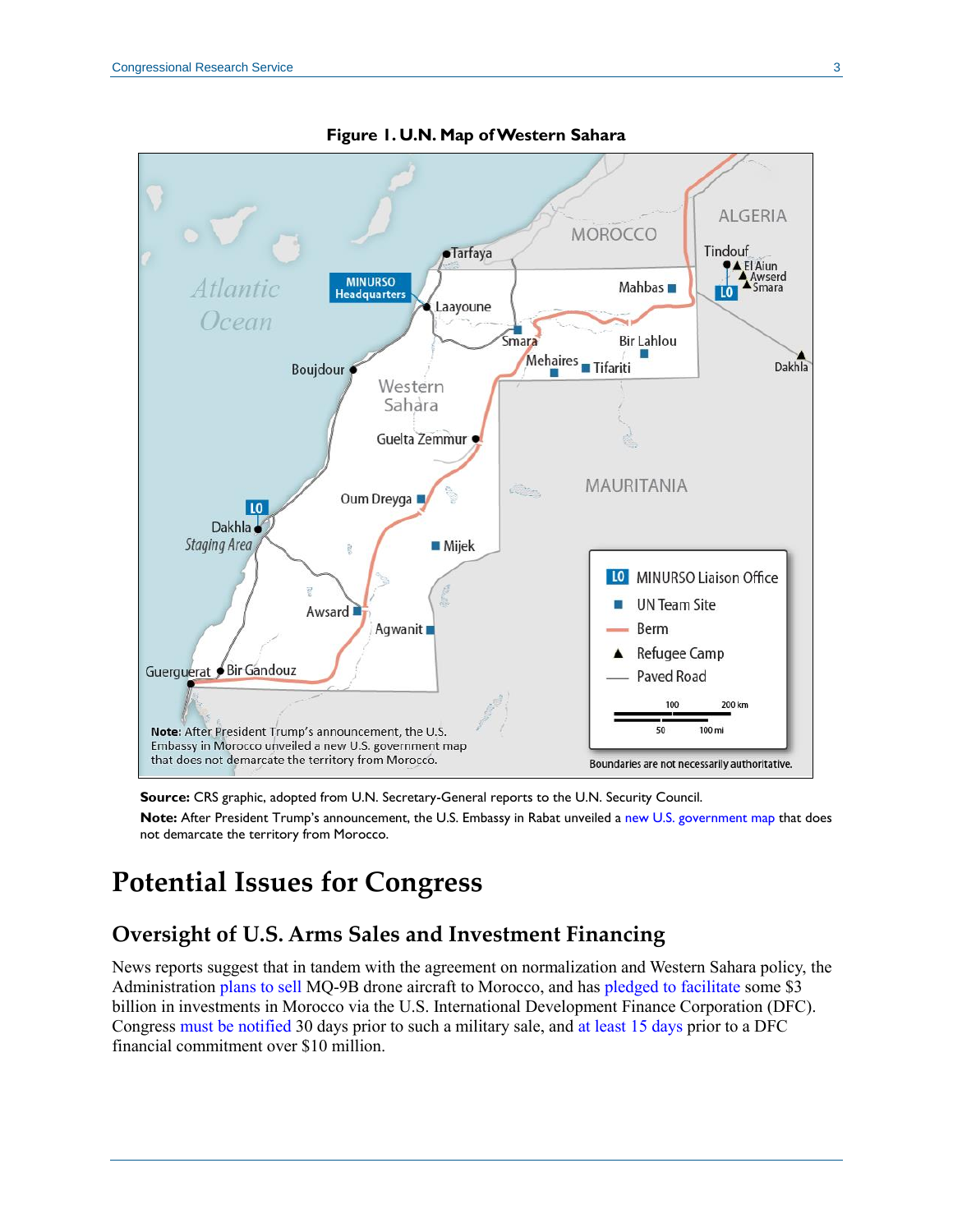#### **Free Trade Agreement (FTA)**

Neither the [U.S.-Morocco FTA,](https://ustr.gov/trade-agreements/free-trade-agreements/morocco-fta/final-text) nor implementing legislation enacted by Congress [\(P.L. 108-302\)](http://www.congress.gov/cgi-lis/bdquery/R?d108:FLD002:@1(108+302)), explicitly refers to Western Sahara. However, [P.L. 108-302](http://www.congress.gov/cgi-lis/bdquery/R?d108:FLD002:@1(108+302)) defines goods eligible for preferential treatment under the agreement as those originating in the "territory of Morocco," and [H.Rept. 108-627](http://www.congress.gov/cgi-lis/cpquery/R?cp108:FLD010:@1(hr627):) "notes that the FTA will cover trade with and investment in the territory of Morocco as recognized by the United States, which does not currently include the Western Sahara." [Rules of origin](https://crsreports.congress.gov/product/pdf/RL/RL34524) are specific to individual U.S. trade agreements.

#### **Foreign Assistance**

In an apparent sign of support for Morocco's position, betwee[n 2013](https://www.congress.gov/bill/113th-congress/house-bill/2855/text) and [2018,](https://www.congress.gov/bill/115th-congress/house-bill/6385/text?q=%7B%22search%22%3A%22%5C%22foreign+operations%5C%22%22%7D&r=2&s=2) the House passed appropriations legislation that would have compelled some bilateral aid funds provided for Morocco to be implemented in Western Sahara. It has been the policy of successive Administrations not to do so, as this could be interpreted as a tacit acknowledgement of Moroccan sovereignty. Final enacted aid appropriations measures first substituted "should" for "shall" for FY2014 [\(P.L. 113-76,](http://www.congress.gov/cgi-lis/bdquery/R?d113:FLD002:@1(113+76)) §7041[h] of Division K), and later provided that funds appropriated for bilateral economic assistance worldwide, without reference to Morocco, "shall be made available" for Western Sahara [\(P.L. 113-235,](http://www.congress.gov/cgi-lis/bdquery/R?d113:FLD002:@1(113+235)) §7041[g] of Division J). Subsequent enacted measures have contained substantially similar provisions, most recently [P.L. 116-94](http://www.congress.gov/cgi-lis/bdquery/R?d116:FLD002:@1(116+94)) (§7041[g] of Division G). The change in U.S. recognition policy arguably renders this issue moot, and could open the way for increased development and/or security assistance programming in support of Morocco's objectives in the territory.

#### **Author Information**

Alexis Arieff Specialist in African Affairs Brock R. Williams Specialist in International Trade and Finance

Jim Zanotti Specialist in Middle Eastern Affairs

#### **Disclaimer**

This document was prepared by the Congressional Research Service (CRS). CRS serves as nonpartisan shared staff to congressional committees and Members of Congress. It operates solely at the behest of and under the direction of Congress. Information in a CRS Report should not be relied upon for purposes other than public understanding of information that has been provided by CRS to Members of Congress in connection with CRS's institutional role. CRS Reports, as a work of the United States Government, are not subject to copyright protection in the United States. Any CRS Report may be reproduced and distributed in its entirety without permission from CRS. However,